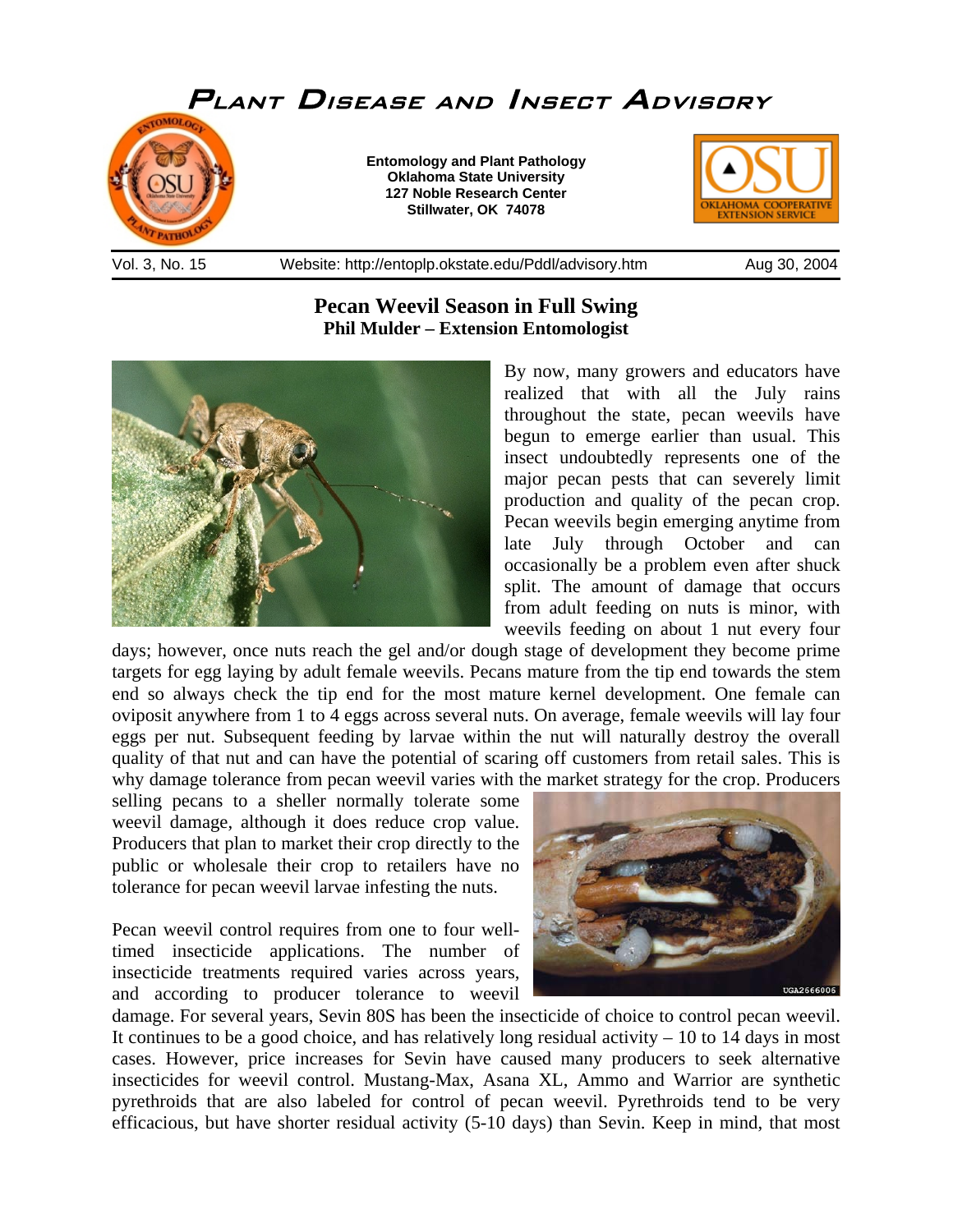insecticides applied for pecan weevil are directed at making direct contact with weevils and thereby directly producing the desired result, mortality of the insect. With this scenario in mind, any of the four pyrethroids mentioned should control pecan weevil well when timed properly (see OSU Facts F-7190). However, producers should be aware that residual activity of pyrethroids is shorter than Sevin and that the formulations differ. Synthetic pyrethroids are formulated as suspension or emulsifiable concentrates, while Sevin 80S is a soluble powder. While both types of products go into solution well; when applied to a leaf or nut surface, liquid formulations will dry as a fine film and spread readily to the foliage. Powder formulations of Sevin will dry in an almost blotchy coating. The consequence of the film left may relate to the amount of residual left behind for an adult weevil to pick up when penetrating a pecan. In addition, if a spreader-sticker is added to the tank, this could further spread the material thinner. While this practice is a good approach with foliar feeding caterpillars, it is likely not a good direction with pecan weevil and may ultimately affect the toxic dose consumed by the weevil as it penetrates the nut. In 2003, several growers experience problems associated with control of pecan weevil with synthetic pyrethroids. It is likely that their problems may have been connected to these aforementioned limitations. We are continuing to evaluate the utility of these new and old chemistries in managing pecan weevil and anticipate that their usefulness will be discerned in controlling this important pest of pecan.

For retail pecan sells, growers can not afford the enigma associated with "weevily" pecans, therefore, multiple applications of insecticides during this time of year may be a standard practice. To reduce those applications or at least to time them more precisely, producers should be encouraged to use adult emergence traps. These include wire-cone emergence, pyramid or Circle traps. For a treatise on construction and use of these traps consult OSU Facts No. 7190.

## **Soybean Aphid Approaches the State Phil Mulder – Extension Entomologist**



 $\overline{a}$ 

Kansas State Entomologists have reported soybean aphids, *Aphis glycines* working their way across the state of Kansas. In all, about 29 counties have reported infestations and these populations have ranged from as far east as Johnson County, Kansas (Missouri border), as far north as Marshall and Nemaha counties (Nebraska border), as far west as Greeley and Wallace counties (Colorado border) and as far south as Meade county in Southwest Kansas (Oklahoma

border). The first and last locations mentioned are areas that are certainly of concern to growers in Oklahoma. Soybean aphid populations have been expanding rapidly throughout the Plains states this year because of the cool, wet conditions. With temperatures around 77° F aphid populations can increase 10 fold in just one week. In some instances, populations of 500-1000 aphids per plant have been reported. When numbers of aphids reach these levels, plants become laden with honeydew and bottom leaves will take on a darkened appearance from sooty mold.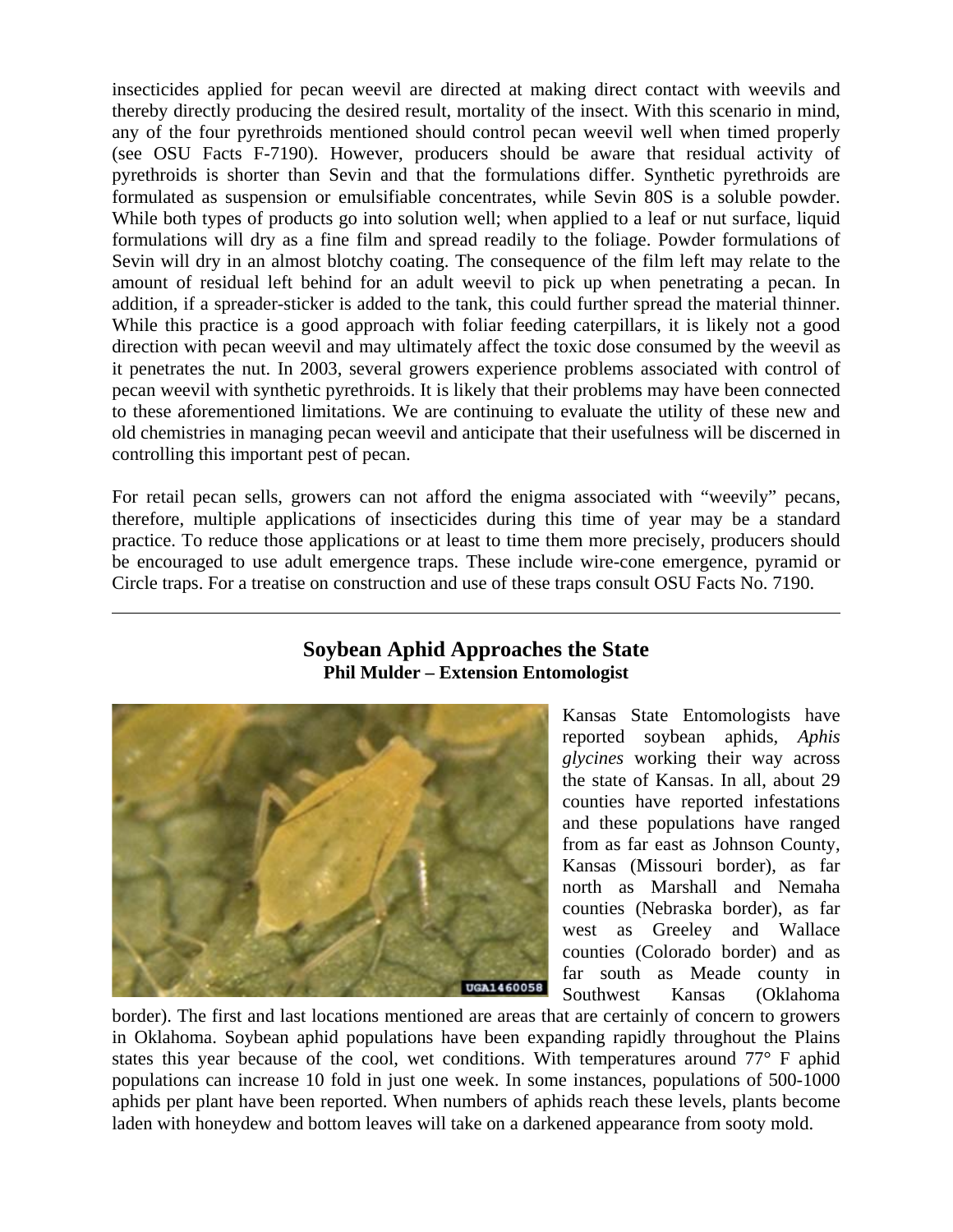The generally accepted action threshold is about 250 aphids per plant if populations are actively increasing. This threshold has reportedly worked well in late vegetative (right at first bloom) to R4 soybeans (full pod). Spraying after R6 (full seed) has not been documented to increase yield, especially if the crop has grown well through the vegetative stages.

Late in summer, a sexual cycle of the aphids takes place, producing both male and female winged forms. These aphids migrate back to the woody shrubs (primarily *Rhamnus* species, or buckthorn) where females eventually lay eggs that complete the seasonal cycle. Thus, if winged aphids begin to appear, populations can decline fairly rapidly. The overwintering host is not extremely common in Oklahoma, which may be part of the reason why the soybean aphid have not become established thus far in our state.

Don't assume that any aphid seen in soybean is indeed the soybean aphid. The cotton aphid is also found occasionally in soybean. In addition, most soybean aphid numbers reported in Kansas are relatively light and predator populations (primarily lady beetles, lacewings, minute pirate bugs, syrphid flies and parasitic wasps) appear to be abundant. Also, many of the soybeans are nearing a stage where the aphids pose little threat to the crop. Fields still in the early stages of pod development are those at greatest risk.

 $\overline{a}$ 



Anyone needing more information on the soybean aphid should consult the National Pest Alert news release. This two-page information sheet is available from Dr. Patricia Bolin, OSU Interim IPM Coordinator. On another note, Dr. Bolin and her crew monitored for soybean aphid in 2001, 2002 and 2004. No monitoring was conducted in 2003 because of two years of negative results (none found). Thus far in 2004, monitoring conducted in the two northeast counties nearest the Missouri line revealed no soybean aphids.

## **Africanized Honey Bees in Oklahoma Richard Grantham, Dir., PDIDL, Phil Mulder, Extension Entomologist, and Russell Wright, Head, Department Entomology & Plant Pathology**

During the second week of August two samples of honey bees from Tillman County were sent to the Plant Disease and Insect Diagnostic laboratory for testing. At least one of these bee colonies were involved in a serous stinging incident when a work crew cut through the limb of a stormdamaged tree in the southwest Oklahoma community of Tipton. Seven members of the work crew were treated at a local hospital. Using a new PCR technique developed and validated by researchers at Texas A&M and the USDA-ARS bee unit In Weslaco, TX, our lab identified both samples as matching the profile for Africanized honey bees (AHB) and not European honey bees (EHB). These preliminary results were immediately reported to the Oklahoma Department of Agriculture, Food, and Forestry in Oklahoma City and samples were sent to the USDA-ARS bee identification laboratory at the Carl Hayden Bee Research Center in Tucson, Arizona. On Friday August 20 the USDA laboratory called and gave us the preliminary report that sample 1 and sample 2 had 80% and 96% probabilities that they were not EHB and would need to be subjected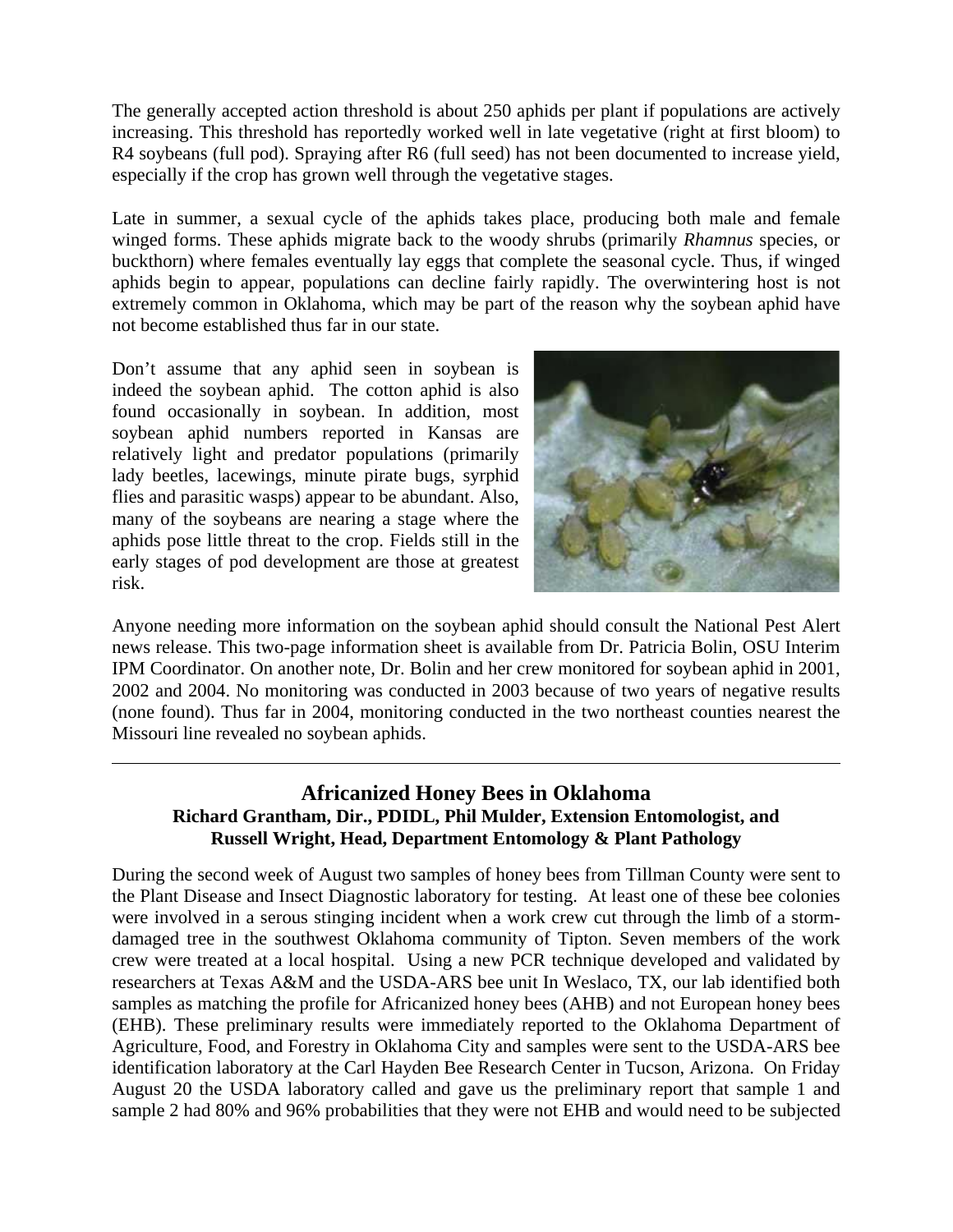to more thorough morphometric analyses. This process will take about 2-3 weeks and will determine if they are AHB or feral EHB.

ODAFF personnel and/or Department of Entomology and Plant Pathology personnel will respond to reports of unusual stinging incidents, but we will need to receive appropriately collected and packaged samples of bees (>25-50 or more) to examine before we can list them as suspected AHB. Aggressive honey bee behavior and severe sting incidents can be considered as possible evidence of AHB and the general public should be aware of any unusual honey bee activity and certainly should report such activity to their County Extension Educators and ODAFF. At **no time** should any County Extension Educator risk collecting a sample from a suspect bee colony.



Africanized and European honey bees are the same species. They look the same, sting in defense of themselves or their nest, can only sting once, and have the same venom. Africanized honey bees differ in that they respond more quickly and more bees sting, can sense a threat from people or animals 50 feet or more from their nest, sense vibrations from power equipment 100 feet or more from nest, may pursue a perceived enemy 1/4 mile or more, swarm frequently to establish new nests, nest in smaller cavities and sheltered areas, and move their entire colony readily (abscond) if food is scarce. Away from the hive, however, they are no more aggressive than other bees or wasps. They will not form large swarms and hunt for you.

The best safety advice is to avoid any encounters with unfriendly honey bees. **Be alert** for danger especially if bees are acting strangely. Remember that honey bees sting to defend their colony, so be on the look out for honey bee swarms and colonies. Quite often bees will display some preliminary defensive behavior before going into a full-fledged attack. They may fly at your face or buzz around over your head. These warning signs should be heeded, since the bees may be telling you that you have come into their area and are too close to their colony for comfort both theirs and yours!

When you are doing outdoor activities, be aware of your surroundings and keep an eye out for bees. Don't panic at the sight of a few bees foraging in the flowers. Bees are generally very docile as they go about their work. Unless you do something out of the ordinary, such as step on them, they will generally not bother you.

There are a few things you can do to be prepared.

- Wear light-colored clothing. Experience has shown that bees tend to attack dark objects such as clothing or hair.
- Avoid wearing floral or citrus aftershaves or perfumes when hiking. Bees are sensitive to odors, both pleasant and unpleasant. The smell of newly cut grass has been shown to rile honey bees.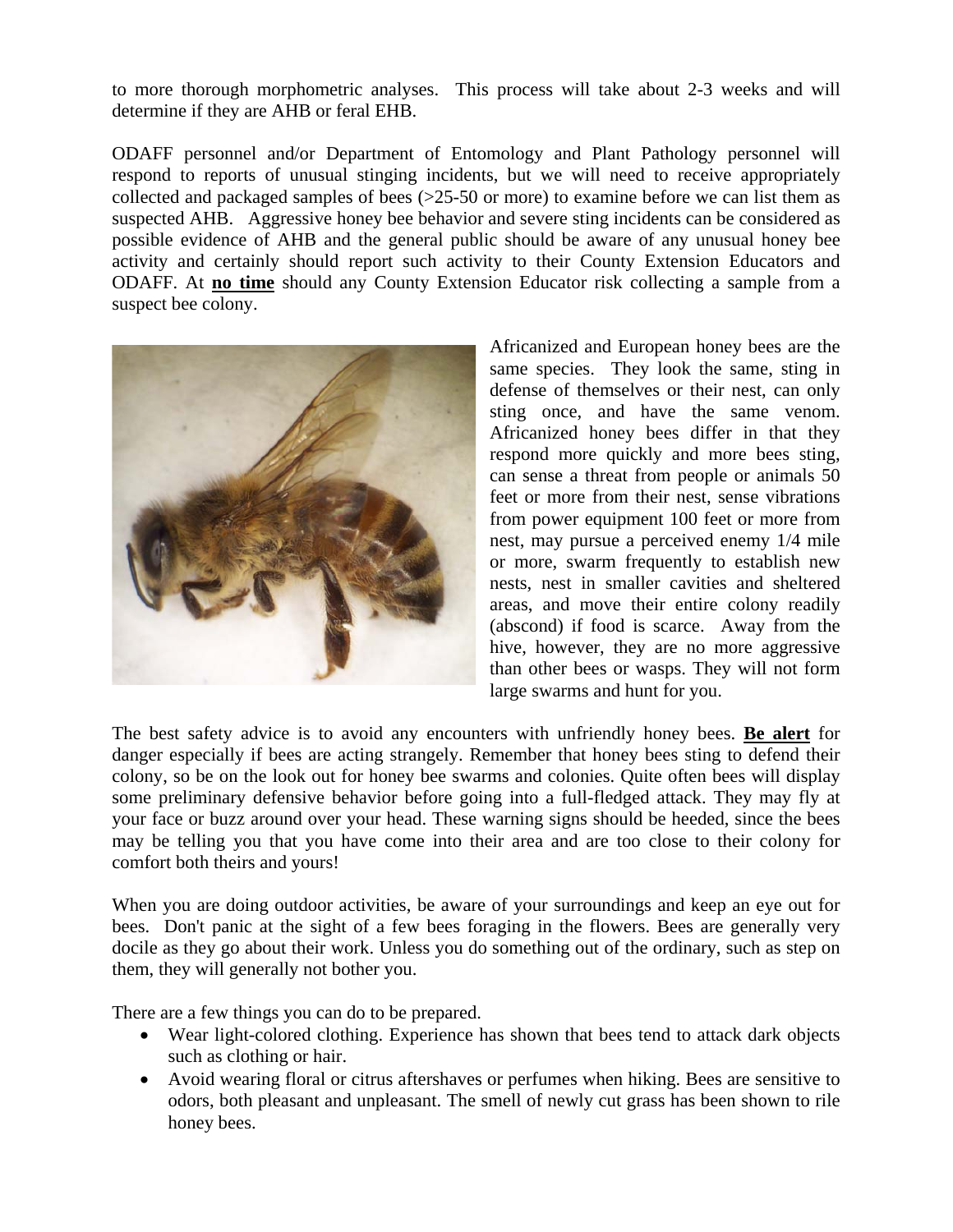• Check around your house and yard at least once a month to see if there are any signs of bees taking up residence. Africanized honey bees will live about anywhere they can find shelter. This means they are more likely to be found in trees, in the sides of buildings, in drain pipes, in water meter boxes, in old abandoned appliances, in piles of junk, and even in holes in the ground. Sealing or covering cracks and holes is good prevention.



• Don't panic if you find an established honey bee colony in your neighborhood. Keep every one away. Check the Yellow Pages for pest control operators, beekeepers or other bee removal experts in your area who will remove the colony. Do not try to remove colonies yourself.

Most people taking part in normal outdoor activities do not have to go to any extraordinary lengths to be prepared, just keep in mind where you would go to escape honey bees, and be on the look out for danger. In the event you are attacked by honey bees here are a few good tips.

- **RUN** away as fast as possible! Do not try to retrieve your belongings and do not try to stand still in an attempt to fool the bees. The more you flail your arms, the madder they will get. Get indoors or in a car as fast as possible. If you can't get indoors, keep running. A bee can obtain speeds of from 12 to 15 miles per hour, but most healthy humans can outrun them. They will usually follow you for several hundred feet but Africanized honey bees have been known to follow people for more than a quarter mile.
- Almost all cases of Africanized honey bee attacks can be traced back to some provocation, such as some noise or vibration, i.e. a lawn mower, weed eater, or tractor.
- Any covering for your body, and especially for your head and face will help you escape. People who have been attacked say the worst part is having the bees sting your face and eyes. Any impairment of your vision will also make it more difficult to escape. If you do not happen to have a net with you, grab a blanket, a coat, a towel, anything that will give you momentary relief while you look for an avenue of escape. But the covering device is not going to protect you for long. The idea is to use it to help you get away. If you have nothing else, pull your shirt up over your face. The stings you may get on your chest and abdomen are far less serious than those to the facial area.
- DO NOT JUMP INTO WATER! The bees will wait for you to come up for air.
- Once you are away from the bees, take a second and evaluate the situation. If you are stung by one Africanized honey bee, it will be the same as a sting from the common European honey bee. The individual stings are not more powerful or painful. Even one honey bee sting can be dangerous, however, if you are allergic to them. Once you are away from the bees, remove all stingers from your body. Do not pull them out with tweezers or your fingers, as this will only squeeze more venom into the wound. Scrape them out sideways using your fingernails, the edge of a credit card, or with a dull knife. If you have been stung more than 15 times, are having symptoms other than pain and localized swelling, you should always seek medical attention immediately.